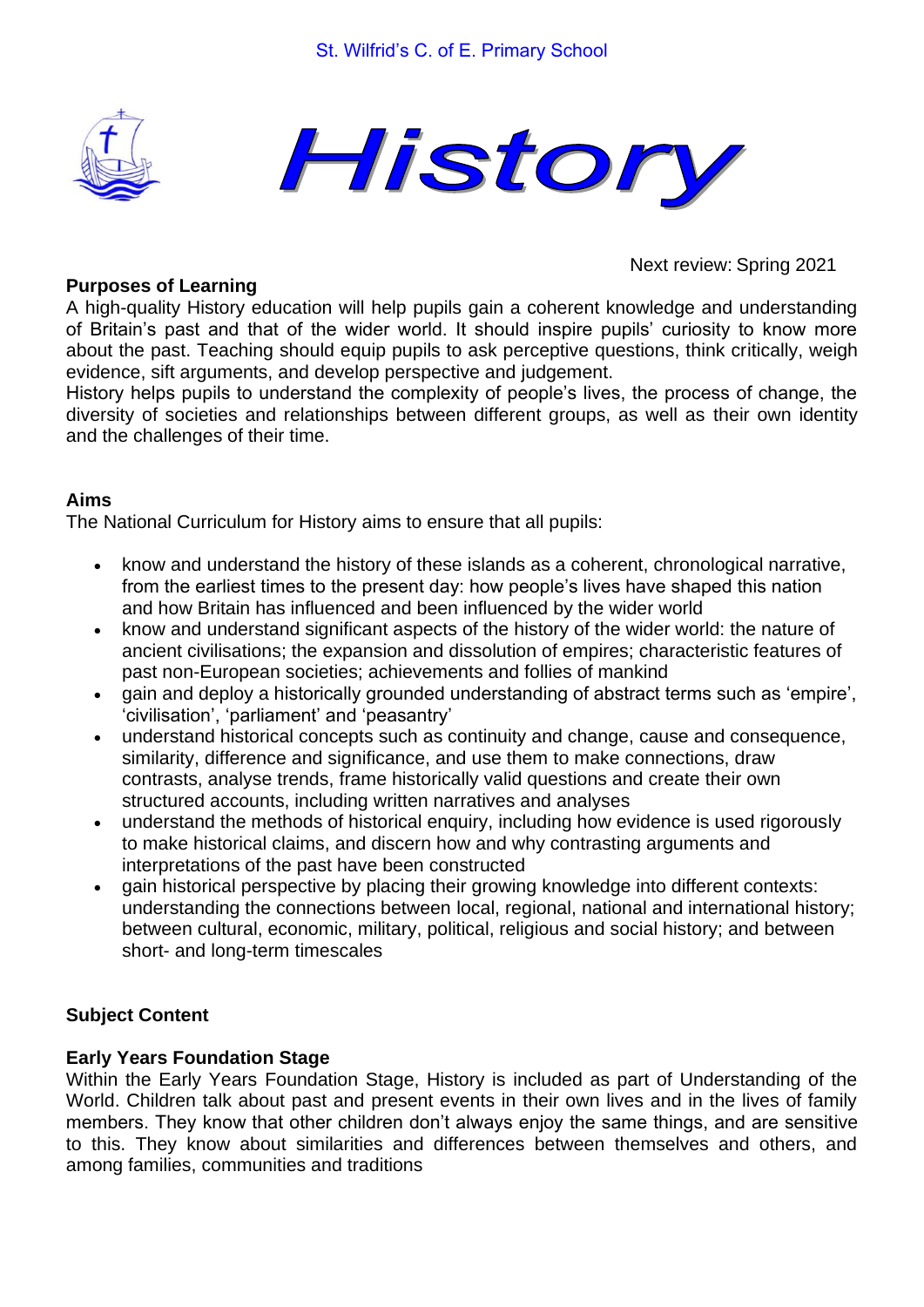## **Key Stage 1**

Pupils should develop an awareness of the past, using common words and phrases relating to the passing of time. They should know where the people and events they study fit within a chronological framework and identify similarities and differences between ways of life in different periods. They should use a wide vocabulary of everyday historical terms. They should ask and answer questions, choosing and using parts of stories and other sources to show that they know and understand key features of events. They should understand some of the ways in which we find out about the past and identify different ways in which it is represented.

In planning to ensure the progression described above through teaching about the people, events and changes outlined below, teachers are often introducing pupils to historical periods that they will study more fully at key stages 2 and 3.

Pupils should be taught about;

- changes within living memory. Where appropriate, these should be used to reveal aspects of change in national life.
- events beyond living memory that are significant nationally or globally
- the lives of significant individuals in the past who have contributed to national and international achievements. Some should be used to compare aspects of life in different periods
- significant historical events, people and places in their own locality.

#### **Key Stage 2**

Pupils should continue to develop a chronologically secure knowledge and understanding of British, local and world history, establishing clear narratives within and across the periods they study. They should note connections, contrasts and trends over time and develop the appropriate use of historical terms. They should regularly address and sometimes devise historically valid questions about change, cause, similarity and difference, and significance. They should construct informed responses that involve thoughtful selection and organisation of relevant historical information. They should understand how our knowledge of the past is constructed from a range of sources.

In planning to ensure the progression described above through teaching the British, local and world history outlined below, teachers should combine overview and depth studies to help pupils understand both the long arc of development and the complexity of specific aspects of the content.

Pupils should be taught about;

- changes in Britain from the Stone Age to the Iron Age
- the Roman Empire and its impact on Britain
- Britain's settlement by Anglo-Saxons and Scots
- The Viking and Anglo-Saxon struggle for the Kingdom of England to the time of Edward the Confessor
- A local history study
- A study of an aspect of a theme in British history that extends pupils' chronological knowledge beyond 1066
- The achievements of the earliest civilisations an overview of where and when the first civilisations appeared and a depth study of one of the following: Ancient Sumer; the Indus Valley; Ancient Egypt; the Shang Dynasty of Ancient China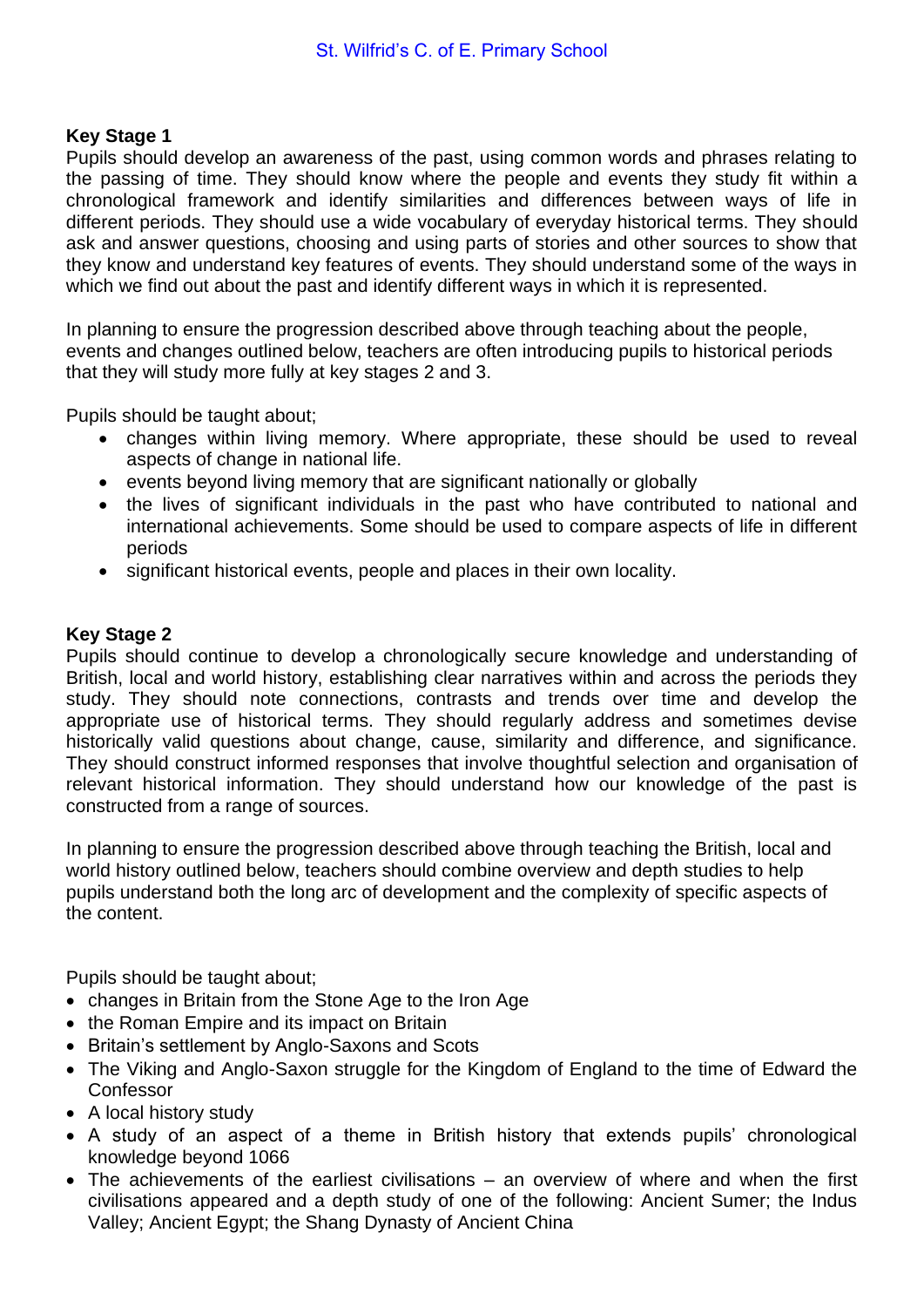- Ancient Greece a study of Greek life and achievements and their influence on the western world
- A non-european society that provides contrasts with British history one study chosen from: early Islamic civilisation, including a study of Baghdad c AD900; Mayab civilisation c AD900; Benin (West Africa) c AD900-1300

# **Teacher Planning**

Planning is the responsibility of the class teacher together with the help from the History coordinator. Teacher planning must fulfil the statutory requirement of the National Curriculum.

In general, teacher planning should encourage:-

- individual group and class teaching, ensuring that work is matched to the pupils abilities
- discussion and communication of ideas
- progression, continuity, assessment

# **Classroom Delivery**

History is taught discretely but can be of a cross-curricular nature, linking it with other areas of the curriculum as appropriate. Whilst there are clear links with other subjects, it is recognised that History has some specialist aspects and the school seeks to ensure that they are thoroughly taught.

Teachers adopt a range of teaching styles, using a flexible approach depending on the requirements of History and on the needs of the children. This can take the form of:-

- presentation by the teacher, including story telling
- discussion and debate
- question and answer
- individual and group investigations and presentations
- television, dvd, radio and film
- role-play drama
- field work, educational visits, residential opportunities and special guests
- computer simulations
- study and discussion of artefacts and original sources

The teachers ensure that:-

- work is appropriate and challenging
- high quality work is achieved
- the children are taught to apply knowledge and skills acquired through previous experiences
- differentiation, often by outcome, is delivered so that both the more expert and the less able gain from set tasks
- lessons are conducted in a positive atmosphere
- the children are actively involved in their learning to foster independent thinking
- children in groups should work collaboratively
- achievement is rewarded within the classroom

The children should have opportunities:-

• to undertake first hand experiences through the use of visits, the study of artefacts and by studying original documents